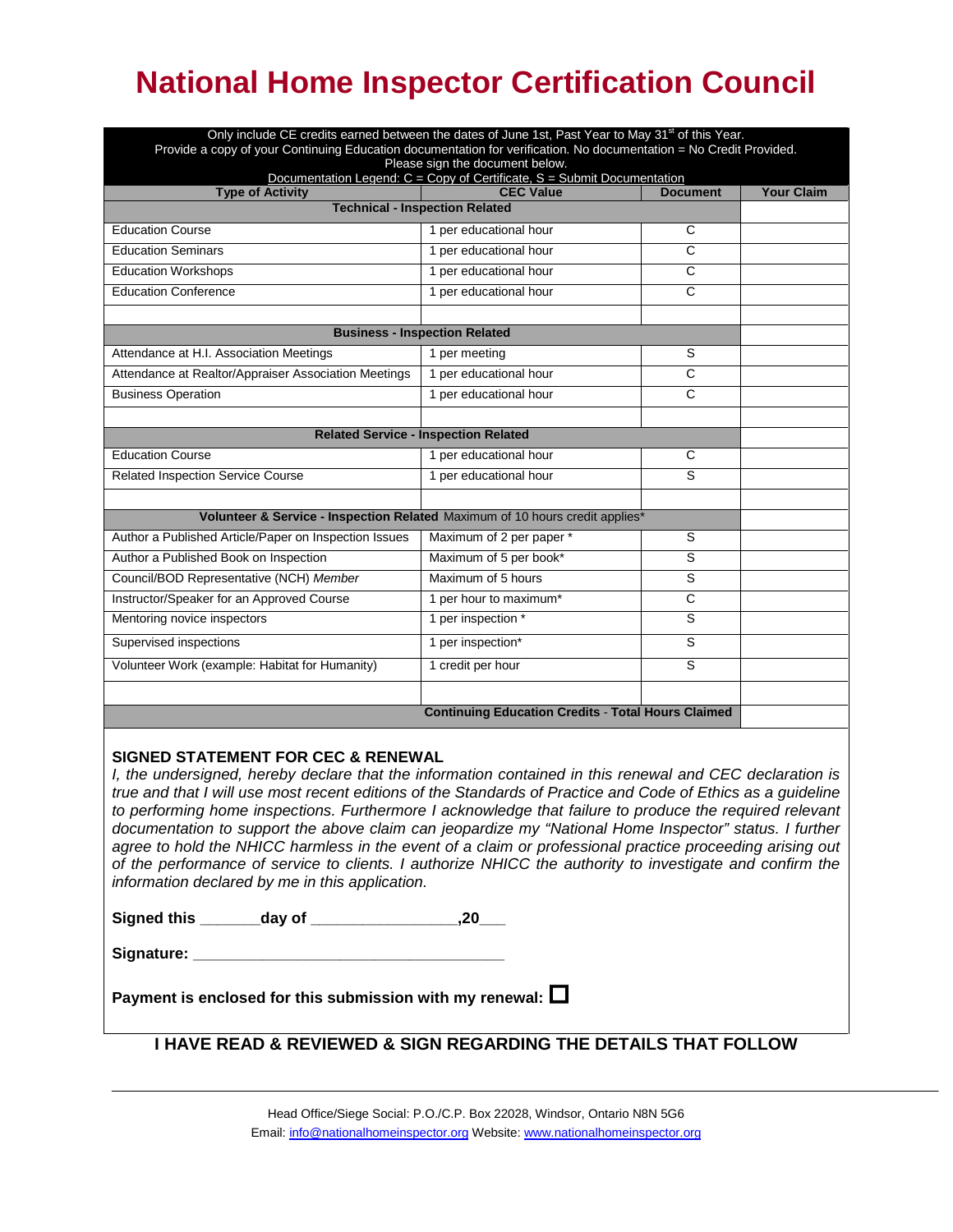## **National Home Inspector Certification Council**

#### **NHICC CONTINUING EDUCATION POLICY & RENEWAL FORM**

#### **Statement of Purpose:**

- 1. Establish a Continuing Education Credit (CEC) criterion, recognizing the importance of continuing education for practicing professionals.
- 2. To enhance the NHICC National Certification Program credibility in the industry, by maintaining a set standard for ongoing life-long learning through education and renewal.

**Applies to:** Compliance with this policy is mandatory for all National Home Inspectors.

#### **Program Details:**

- 1. Requires the submission of 20 CEC every year in order to maintain status as a National Home Inspector.
- 2. A carryover of 10 CEC per year from the previous year is allowed. Example: 30 CEC submit for current year; 20 applied to current year renewal and 10 carried forward for the next year.
- 3. A shortfall of 5 CEC per year is permitted only for the current year. The shortfall will be added to the next year's requirement. Example: 15 CEC submitted for current year; 25 will be required for the following year. NOTE: Shortfalls are not accepted in British Columbia.

#### **When to and how to Submit:**

- 1. CEC must be submitted at the same time as annual renewal/maintenance fee (by June 30th) every year.
- 2. Cheques/payments are made payable to the NHICC.
- 3. The CEC form, along with the annual maintenance fee invoice, will be sent to National Home Inspectors no later than June 1st. Certificate Holder must return their payment and CEC form within 30 days.
- 4. Please do not submit your CEC documents of proof until you are requested to do so. The National Certification Council will not accept or file CEC material submitted prior to membership renewal period. All material sent prior to this will be returned.
- 5. Types of proof required are defined in the right column of the claim form and must be attached to the CEC form when requested. Renewal will not be finalized without the supporting proof documents.
- 6. Failure to comply and provide satisfactory CEC documentation and or proof when audited and required the maintenance fee will result in suspension.
- 7. CEC will not be accepted without payment of the annual maintenance fee and the fee will not be accepted without specifying your claim required on the CONTINUING EDUCATION CREDIT & RENEWAL FORM.
- 8. The National Certification Council will consider an extension for special circumstances. The National Certification Council must be notified in writing to obtain "official" approval for such an extension.
- 9. Wallet cards will be issued every year to each certificate holder upon receipt of their payment and CEC.

#### **What counts as a Continuing Education Credit?**

To maintain your National Home Inspector status, simply complete CONTINUING EDUCATION CREDIT & RENEWAL FORM. When required provide evidence of your claim along with the annual renewal fee. Submit supporting data for the required Certificate Education Credits (CEC) yearly. There are many ways to earn CEC. The following are a range of example activities, as well as the amount of education credit each activity is worth.